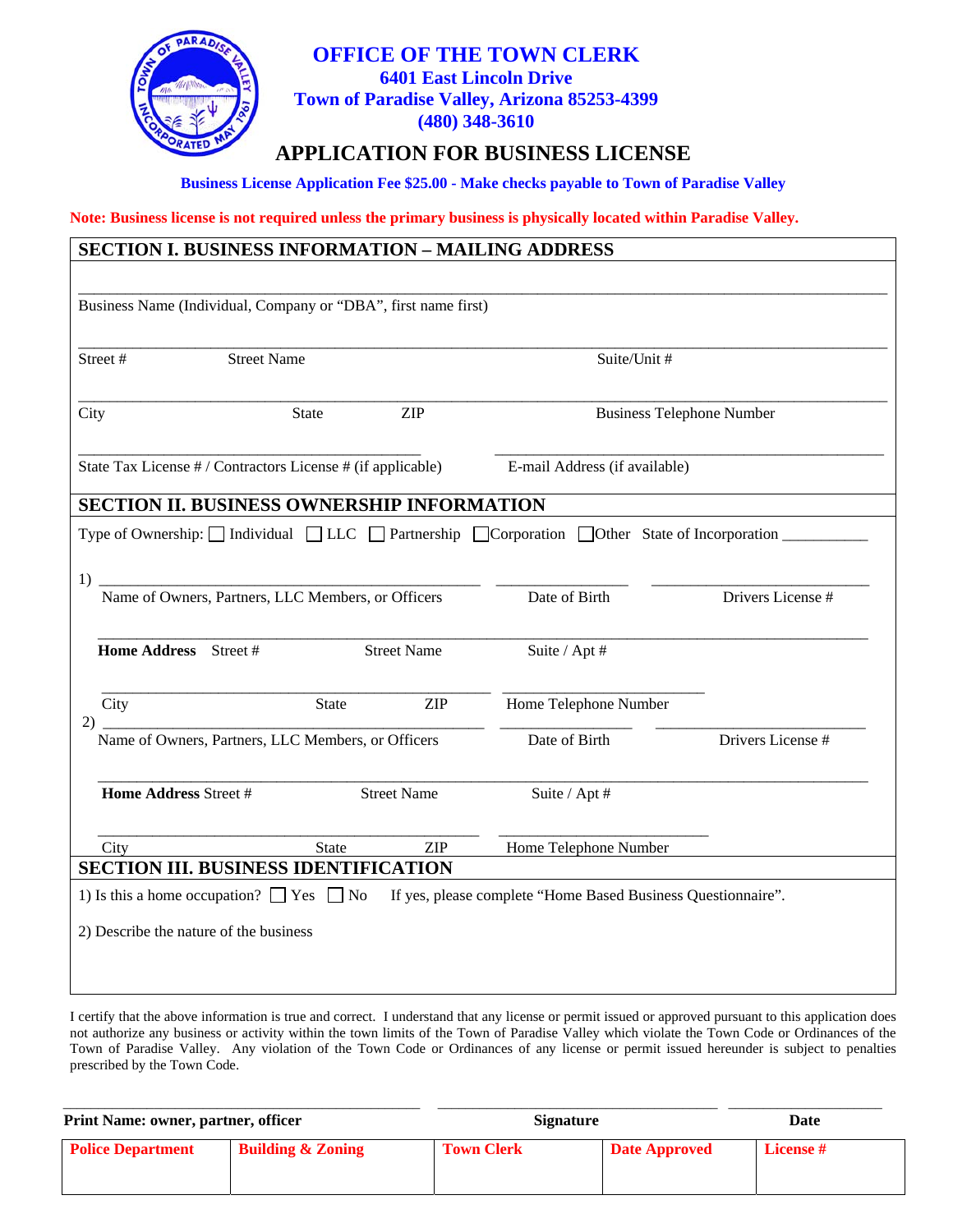

## **Home Based Business Questionnaire**

The purpose of the home occupation provision of the Town's zoning ordinance is to restrict business activity to home occupations which are compatible with the residential character of the neighborhood.

Please answer all of the following questions in regard to your home based business by marking the appropriate box.

| 1. | Yes L                    | $\rm No \,\Box$   | Will the business be conducted only in fully enclosed structures?                                                                                                                                                                                                                                                                            |
|----|--------------------------|-------------------|----------------------------------------------------------------------------------------------------------------------------------------------------------------------------------------------------------------------------------------------------------------------------------------------------------------------------------------------|
| 2. | $Yes \Box$<br>Yes $\Box$ | $No$ $\Box$<br>No | Will goods be sold and delivered to the customer on the premises?<br>If so, are the goods prepared on the premises?                                                                                                                                                                                                                          |
| 3. | $Yes \Box$               | $No$ $\Box$       | If visitor parking will be associated with the home business will it<br>be limited to on the property?                                                                                                                                                                                                                                       |
| 4. | $Yes \Box$               | $\rm No$ $\Box$   | Will all materials associated with the home business be stored in<br>such a way that they are not visible from off the property?                                                                                                                                                                                                             |
| 5. | $Yes$ $\Box$             | $No$ $\Box$       | Will there be operation of any mechanical equipment not normally<br>used for domestic, hobby, standard office or household purposes<br>that might create odor, dust, vibration, smoke, heat, or pollutants<br>beyond any boundary of the lot on which the home business is<br>conducted, or at a level exceeding that of ambient conditions? |
| 6. | $Yes \Box$               | $\rm No$ $\Box$   | Will the residential site be used as a dispatch area to centrally<br>manage a business which entails employees reporting to the site to<br>receive work assignments, equipment, or materials?                                                                                                                                                |

I certify that the statements made on this questionnaire are true and complete to the best of my knowledge.

\_\_\_\_\_\_\_\_\_\_\_\_\_\_\_\_\_\_\_\_\_\_\_\_\_\_\_\_\_ \_\_\_\_\_\_\_\_\_\_\_\_\_\_\_\_\_

Owner / Applicant Date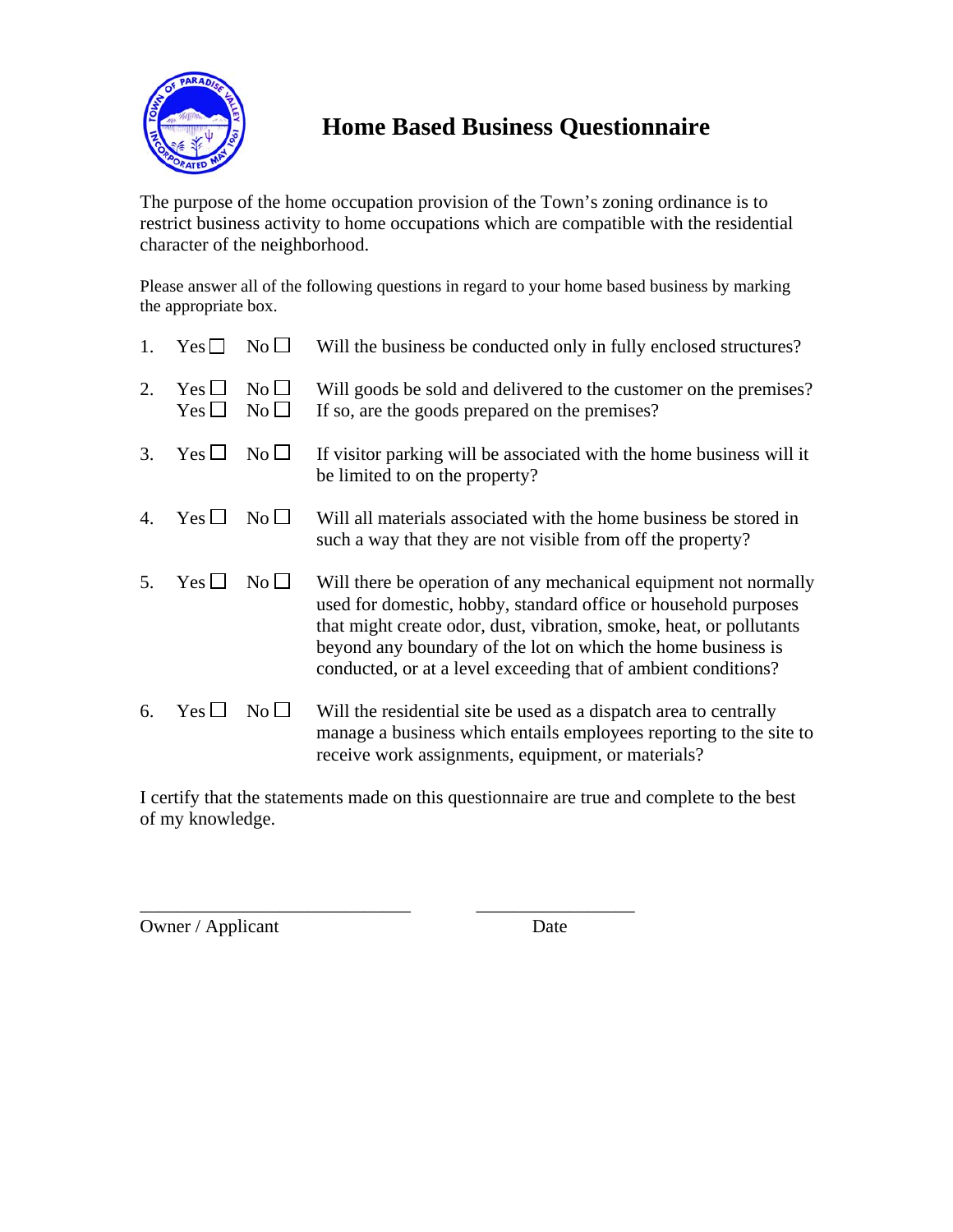

### **LEGAL ARIZONA WORKERS ACT A.R.S. §41-1080**

### **LICENSING ELIGIBILITY FOR SOLE PROPRIETORS / INDIVIDUALS**

Before issuing a license to an individual, the individual must present one of the following documents to the Town indicating that the individual's presence in the United States is authorized under federal law: (This requirement does **not** apply to LLCs, Partnerships, or Corporations)

#### **Check the box next to the document indicating lawful presence and provide a copy.**

| An Arizona driver license issued after 1996 or an Arizona non-operating            |
|------------------------------------------------------------------------------------|
| identification license.                                                            |
| A driver license issued by a state that verifies lawful presence in the United     |
| States.                                                                            |
| A birth certificate or delayed birth certificate issued in any state, territory or |
| possession of the United States.                                                   |
| A United States certificate of birth abroad.                                       |
| A United States passport.                                                          |
| A foreign passport with a United States visa.                                      |
| An I-94 form with a photograph.                                                    |
| A United States citizenship and immigration services employment authorization      |
| document or refugee travel document.                                               |
| A United States certificate of naturalization.                                     |
| A United States certificate of citizenship.                                        |
| A tribal certificate of Indian blood.                                              |
| A tribal or bureau of Indian affairs affidavit of birth.                           |

This provision does not apply to an individual, if **all** of the following apply:

- 1. The individual is a citizen of a foreign country or, if at the time of application, the individual resides in a foreign country.
- 2. The benefits that are related to the license do not require the individual to be present in the United States in order to receive those benefits.

\_\_\_\_\_\_\_\_\_\_\_\_\_\_\_\_\_\_\_\_\_\_\_\_\_\_\_\_\_\_ \_\_\_\_\_\_\_\_\_\_\_\_\_\_\_\_\_\_\_\_\_\_\_\_\_

Signature of applicant Date